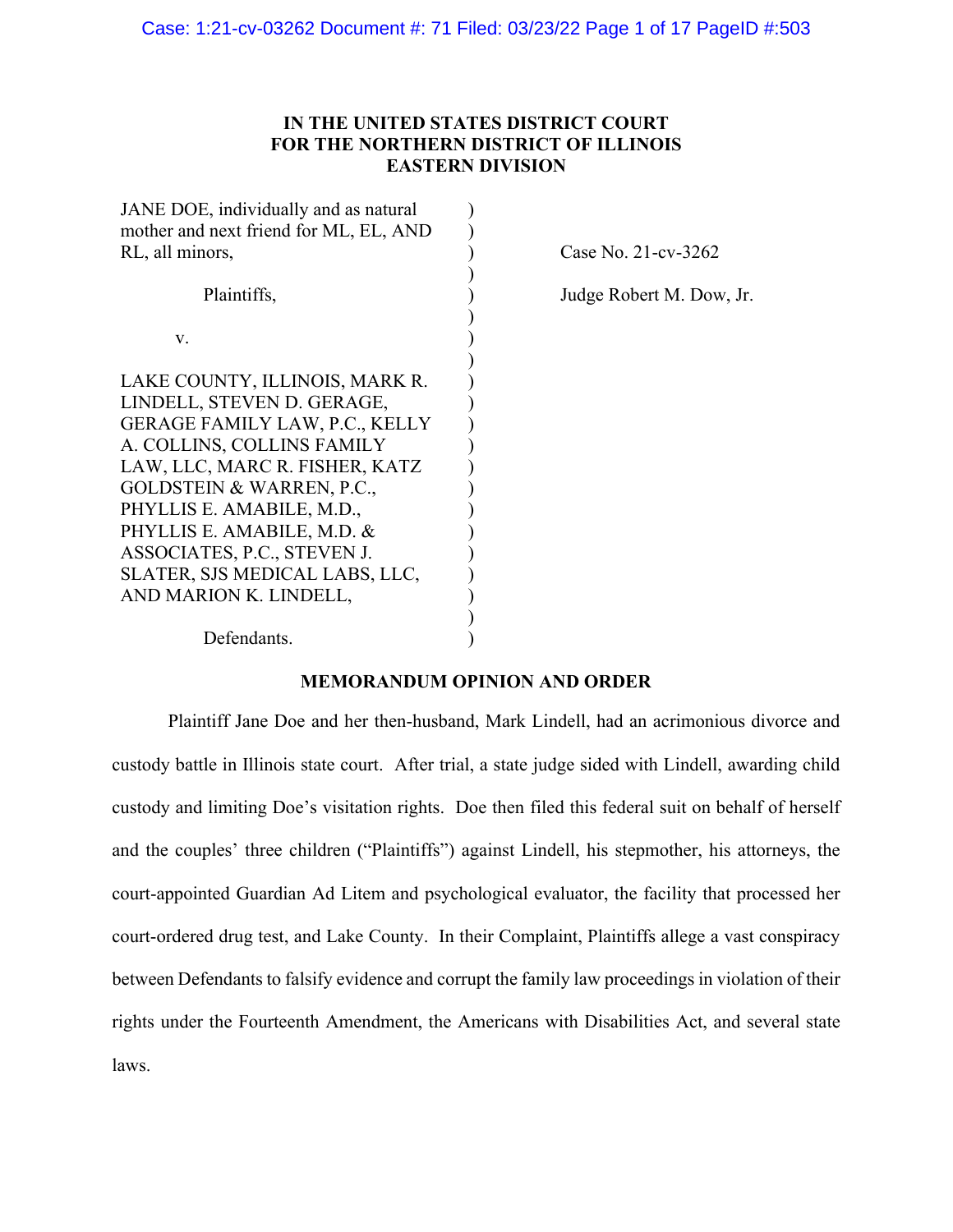#### Case: 1:21-cv-03262 Document #: 71 Filed: 03/23/22 Page 2 of 17 PageID #:504

Now before this Court are Defendants' motions to dismiss [16], [18], [22], [40],[46], [48], [51] the Complaint [1]. Because the Court agrees with Defendants that it should abstain from hearing this case, the Court grants the motions under Rule 12(b)(1) and dismisses the Complaint [1] in its entirety. A final judgment will issue consistent with Federal Rule of Civil Procedure 58 against Plaintiffs and in favor of all Defendants. Civil case terminated.

#### **I. Background**

# **A. Factual Background1**

This case concerns the divorce and child custodial proceedings of Jane Doe and Mark Lindell. The couple, who were married in 2010, have three children. [1 (Compl.) at  $\P$  19]. On July 24, 2018, Lindell filed a Petition for Dissolution of Marriage in Lake County, Illinois. [*Id.* at  $\P$  20].

According to the Complaint, around the time that Lindell initiated dissolution and custodial proceedings, he accused Doe of drug abuse. Specifically, Doe alleges that in July 2018, Lindell told Doe's employer, among others, that "he believed that [Doe] was on drugs and \* \* \* needed treatment," and "because of [Lindell's] conversation with the [Chief Medical Officer], [Jane Doe] was forced to consult with the head of the hospital's Employee Assistance Program." [1 (Compl.) at ¶¶ 28–29]. In October 2018, Doe's employer demanded that she take temporary leave and complete a neuropsychological evaluation. [*Id.* at *¶* 29]. Doe "was thought to be experiencing depression" and "anxiety with a history of ADHD," and the evaluation, conducted in November 2018, "concluded that [Doe] may be suffering from an eating disorder" and recommended a daily program for group therapy, which Doe completed in March 2019. [*Id.* at ¶ 30]. During the three months of group theory, Doe alleges that she underwent random drug tests "once or twice every

<sup>&</sup>lt;sup>1</sup> The Court accepts as true all of Plaintiffs' well-pleaded factual allegations and draws all reasonable inferences in Plaintiffs' favor. *Killingsworth v. HSBC Bank Nev., N.A.*, 507 F.3d 614, 618 (7th Cir. 2007).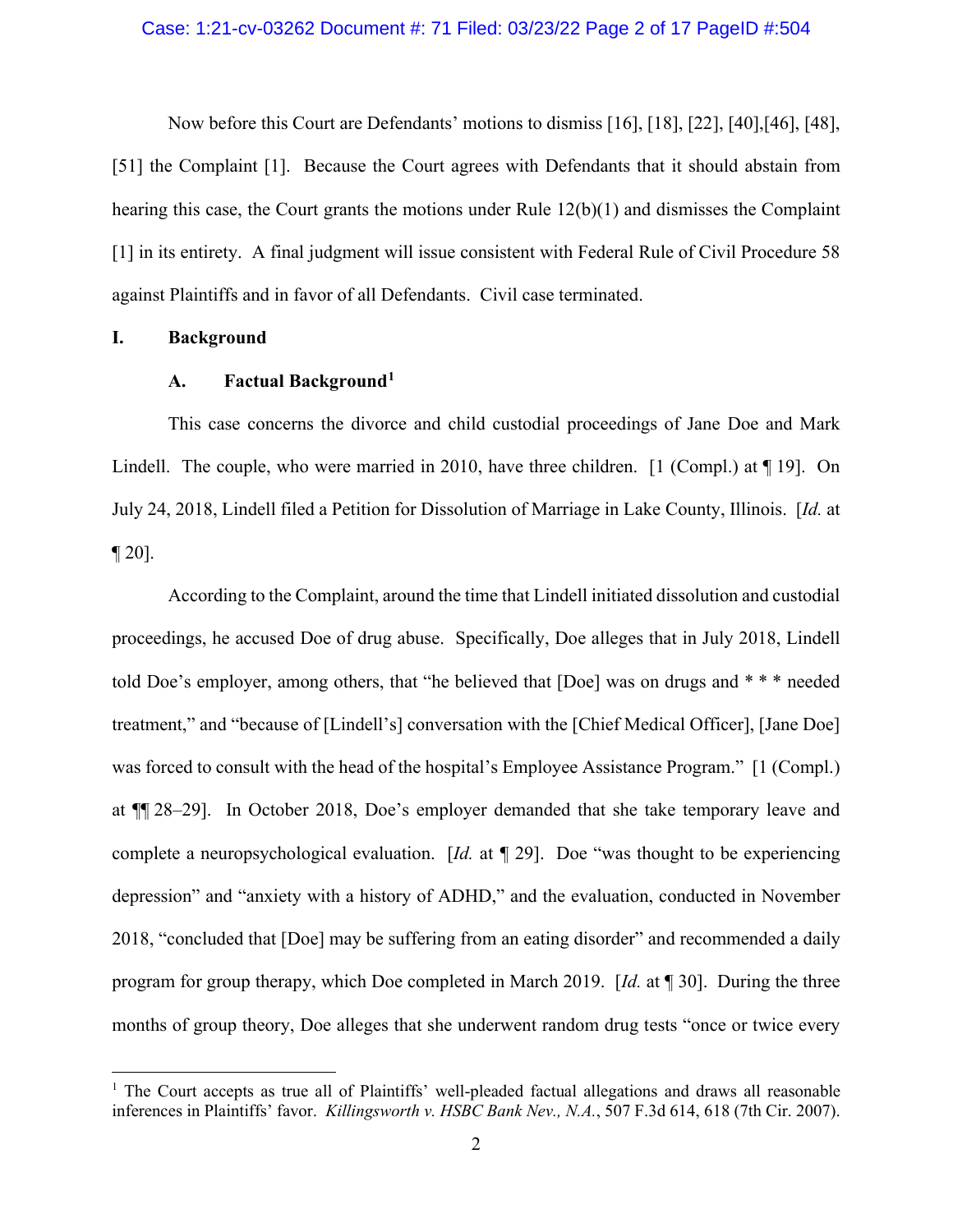week." [*Id.* at ¶ 34]. The Complaint further states Doe "was never positive for drugs or alcohol." [*Id.*].

The custodial and marital court proceedings also pressed forward. In December 2018, the court appointed Marc R. Fisher to serve as a Guardian Ad Litem to report on the well-being of Doe and Lindell's three children. [1 (Compl.) at ¶ 31]. In April 2019, Phyllis E. Amabile, M.D., was appointed to the case as an evaluator to make recommendations to the court about the couples' parenting capabilities. [*Id.* at ¶ 36]. Further, Doe was also ordered to submit to a hair test. [*Id.* at ¶ 39]. Doe provided a hair sample to SJS Medical Labs, LLC, doing business as ARCPoint Labs of Libertyville. [*Id.* at ¶ 40]. The result of the hair sample test, released on June 17, 2019, "alleged that [Doe]'s test was positive for EtG and measured at 41[,] which was proof that [Doe] was a severe alcoholic who consumed substantial amounts of alcoholic beverages." [*Id.* at ¶ 42]. The test also "reported that [Doe] was negative for amphetamines" despite that "[Doe] was taking two amphetamines" as prescribed by her treating psychiatrist. [*Id.*].

Central to the case, Plaintiffs allege that Lindell conspired with the Guardian Ad Litem to gain favorable custody and visitation terms, including by bribing Fisher and Amabile so they would favor Lindell and falsify Doe's drug test results. According to the Complaint, Lindell and the Guardian Ad Litem "spoke to one another numerous times," during which "it is believed that [Lindell] constantly spoke badly about [Doe]," and "that over the next five months, [Lindell] and Marc R. Fisher conspired with one another to develop a plan to take \* \* \* the three minor children away from [Doe]." [1 (Compl.) at ¶ 31]. It is further alleged that

Plaintiff believes that [Lindell] and Marc R. Fisher reached a conspiracy because after Marc R. Fisher was appointed as GAL, [Lindell] started to receive several \$30,000.00 checks from Defendant, Marion K. Lindell, and these \$30,000.00 checks that totaled \$120,000.00 or more were mailed by Marion K. Lindell to [Lindell], but, received at an address where [Lindell]'s friend, Steven Wang resided.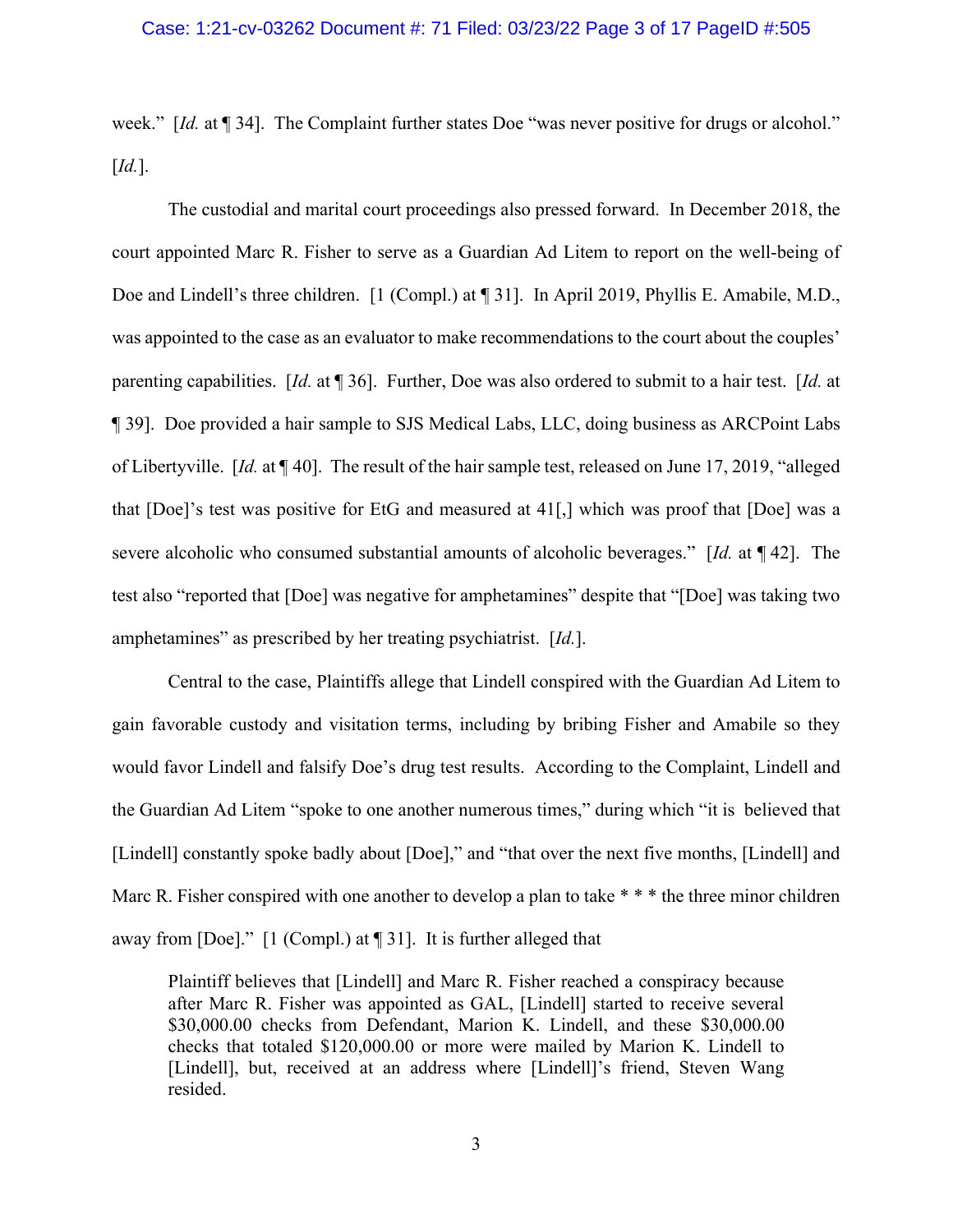# Case: 1:21-cv-03262 Document #: 71 Filed: 03/23/22 Page 4 of 17 PageID #:506

[*Id.* at ¶ 32]. According to the Complaint, "[i]t is believed" the transferred money was "used to pay off" the various Defendants "to fulfill an unlawful conspiracy where Defendant, Steven J. Slater, would falsify [Doe]'s up and coming hair test; Defendant, Marc R. Fisher, would recommend that [Doe]'s parenting time be supervised," and "Amabile would falsely allege in her evaluation that Mark should have sole decision making authority." [*Id.* at ¶ 33]. Moreover, for example,

In April of 2019, it is believed that Marc R. Fisher got Defendant, Phyllis E. Amabile, M.D., involved in the case \* \* \* to make recommendations to the court about the parenting capabilities of [Jane Doe] and Mark through which as part of the conspiracy and in exchange for the payment of funds, Phyllis E Amabile, M.D. would use the false hair test results to conclude that [Jane Doe] was a severe danger to the well being of the parties' three minor children and recommend that Mark have sole decision making for the children and [Jane Doe] have limited, supervised visitation.

[*Id.* at ¶ 36].

Dr. Amabile issued her evaluation in September 2019. According to the Complaint, the evaluation "was based substantially on the" hair test and Amabile's "intentional misinterpret[ion]" of "all of [Doe]'s ADHD symptoms." [1 (Compl.) at ¶ 46]. Plaintiffs also allege that a subsequent update to Amabile's evaluation, "intentionally ignored [Doe]'s claims regarding her disability from ADHD" and "all of [Doe]'s substance abuse tests" and opinions provided by her treating medical doctor. [*Id.* at ¶ 48].

In February 2021, the state court judge denied Doe's request to continue the trial date. [1]

(Compl.) at ¶ 49]. The Complaint states that as a result,

[Doe] was unable to retain the appropriate experts to prove her allegations that all of the Defendants formed and participated in the conspiracy explained above as [Doe] has been suffering from adverse symptoms of ADHD, had been unemployed for a meaningful amount of time, possessed no funds to pay for any litigation expenses to properly prepare for trial.

[*Id.*].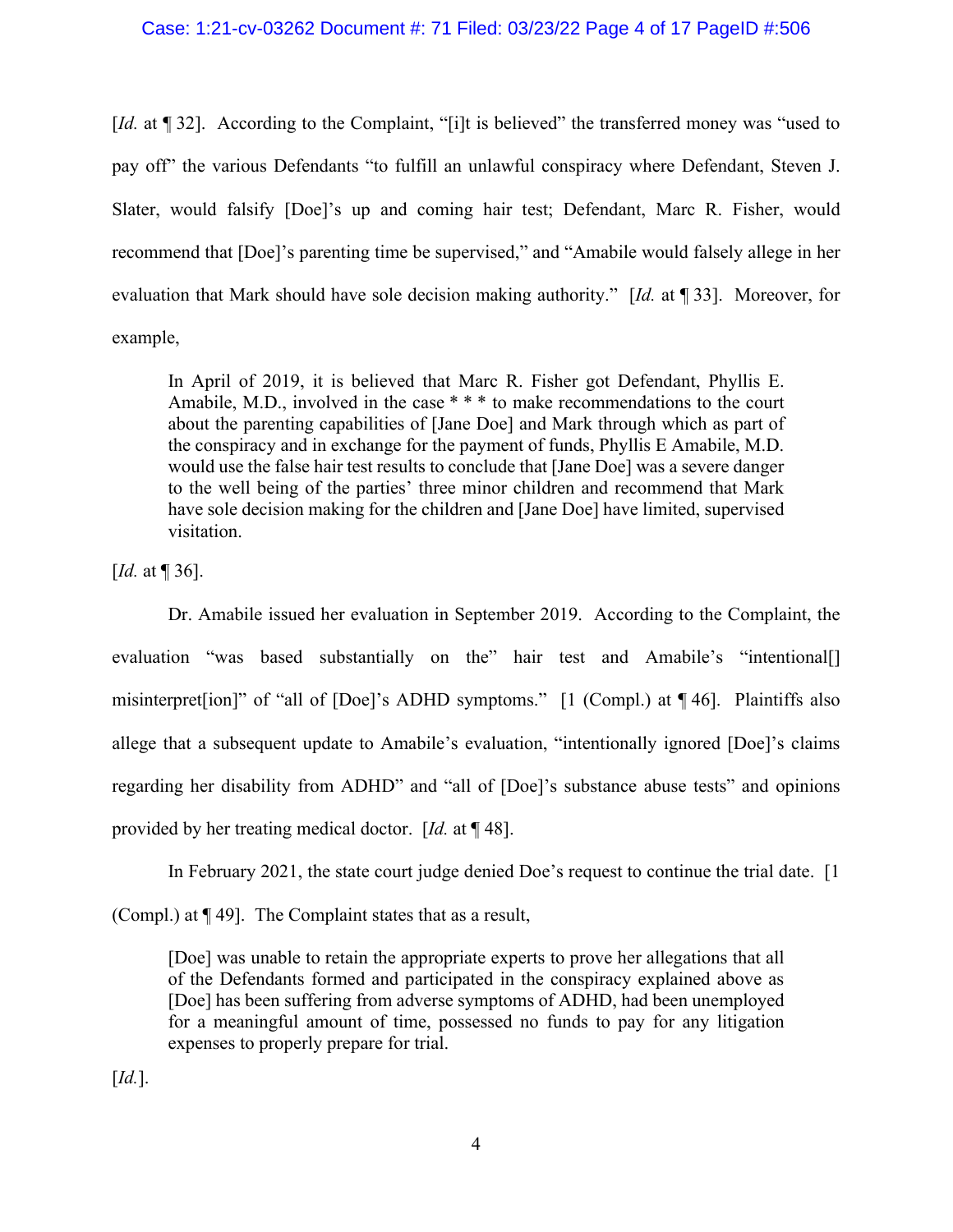#### Case: 1:21-cv-03262 Document #: 71 Filed: 03/23/22 Page 5 of 17 PageID #:507

In May 2021, the state court issued a Judgment for Dissolution of Marriage and an Allocation of Parental Responsibilities and Parenting Time. [1 (Compl.) at ¶ 50]. The ruling declared that Doe was an immediate danger to her three minor children, continued Doe's limited parenting time, and ordered that Doe's parenting time with her minor children be supervised. [*Id.*].

### **B. Procedural Posture**

On June 17 2021, Doe filed this suit [1] in federal court, on behalf of herself and as natural mother and next friend for ML, EL, and RL, all minors ("Plaintiffs"). Plaintiffs named as defendants Mark R. Lindell and his stepmother, Marion K. Lindell; Lindell's attorneys, cocounsels Steven D. Gerage and Kelly A. Collins; the Guardian Ad Litem, Marc R. Fisher; the court-appointed evaluator, Phyllis E. Amabile, M.D.; and the lab and individuals involved in processing the hair sample, Steven J. Slater and SJS Medical Labs, LLC. Plaintiffs also named Katz Goldstein & Warren, P.C.; Phyllis E. Amabile, M.D. & Associates, P.C.; Gerage Family Law, P.C.; and Collins Family Law, LLC, which are employers for the Guardian Ad Litem, evaluator, and Lindell's attorneys, respectively.

In her seven-count federal complaint, Plaintiffs allege that, collectively, Defendants are liable for conspiring to deprive Doe of her Fourteenth Amendment rights under 42 U.S.C. §§ 1983, § 1985(3) (Counts I & II) and violating the Americans with Disability Act, 42 U.S.C. § 12101, *et seq.* (Count III). They also advance state-law claims for abuse of process (Count IV), intentional infliction of emotional distress (Count V), fraud (Count VI), and seek *respondeat superior* liability (Count VII).

Following the initiation of this federal complaint, Plaintiffs pursued further relief in state court. On June 28, 2021, Doe filed a "Motion to Reconsider and Grant New Trial," moving for reconsideration of the ruling on the judgment for dissolution of marriage and allocation of parental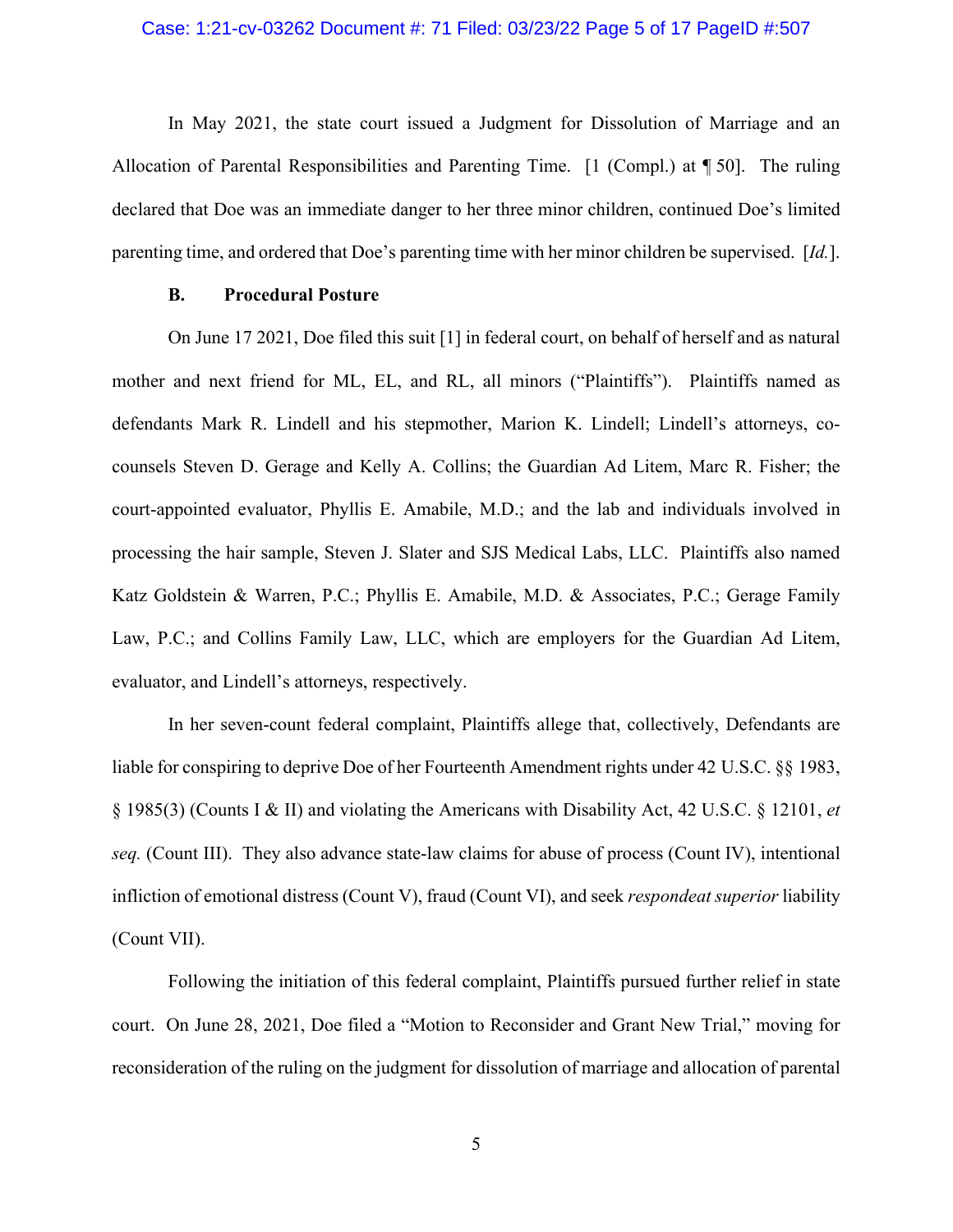responsibilities. See [49-4 (Collins Defs. MTD Br., Ex. D))]. On July 22, 2021, Doe filed a "Petition for Adjudication of Indirect Criminal Contempt of Court" against all Defendants except for Lake County, requesting the state court judge hold defendants in "criminal contempt of [court] for their unlawful conspiracy and fraud perpetrated on [the] court." See [49-5 (*Id.*, Ex. E) at 10]. According to the pleadings, the motion for reconsideration was scheduled for hearing on October 5, 2021. See [46 (Lake County MTD) at 2]. The parties have not apprised the Court of any further developments in the state court case, including whether either the motion for reconsideration or petition for criminal contempt have been resolved.

Shifting back to the instant case in federal court, all Defendants moved to dismiss the Complaint [1] under Federal Rules of Civil Procedure  $12(b)(1)$  and (or)  $12(b)(6)$ :

- Mark Lindell and his stepmother, Marion Lindell (collectively "Lindell Defendants"). See [16 (Mark R. Lindell & Marion K. Lindell's Mot. to Dismiss Jane Doe's Compl. ("Lindell Defs.' MTD"))].
- Marc R. Fisher and his employer, Katz Goldstein & Warren, P.C. (collectively "Katz Defendants"). See [18 (Defs. Marc R. Fisher & Katz Goldstein & Warren, P.C.'s Mot. to Dismiss Pls.' Compl. ("Katz Defs.' MTD"))].
- Phyllis E. Amabile, M.D., and Phyllis E. Amabile, M.D. & Associates, P.C. (collectively "Amabile Defendants"). See [22 (Defs' Mot. to Dismiss ("Amabile Defs.' MTD"))].
- Steven J. Slater and SJS Medical Labs, LLC. See [40 (Defs. SJS Medical Labs, LLC & Steven J. Slater's Mot. to Dismiss Counts I, II, IV, V, VI, and VII of Pls.' Compl. ("SJS Defs.' MTD"))].
- Lake County. See [46 (Lake County's Mot. to Dismiss ("Lake County MTD")].
- Kelly A. Collins and Collins Family Law, LLC (collectively "Collins Defendants"). See [48 (Defs., Kelly A. Collins & Collins Family Law, LLC's Combined Mot. to Dismiss ("Collins Defs.' MTD"); 49 (Defs., Kelly A. Collins & Collins Family Law, LLC's Mem. of Law in Support of Combined Mot. to Dismiss ("Collins Defs.' MTD Br."))].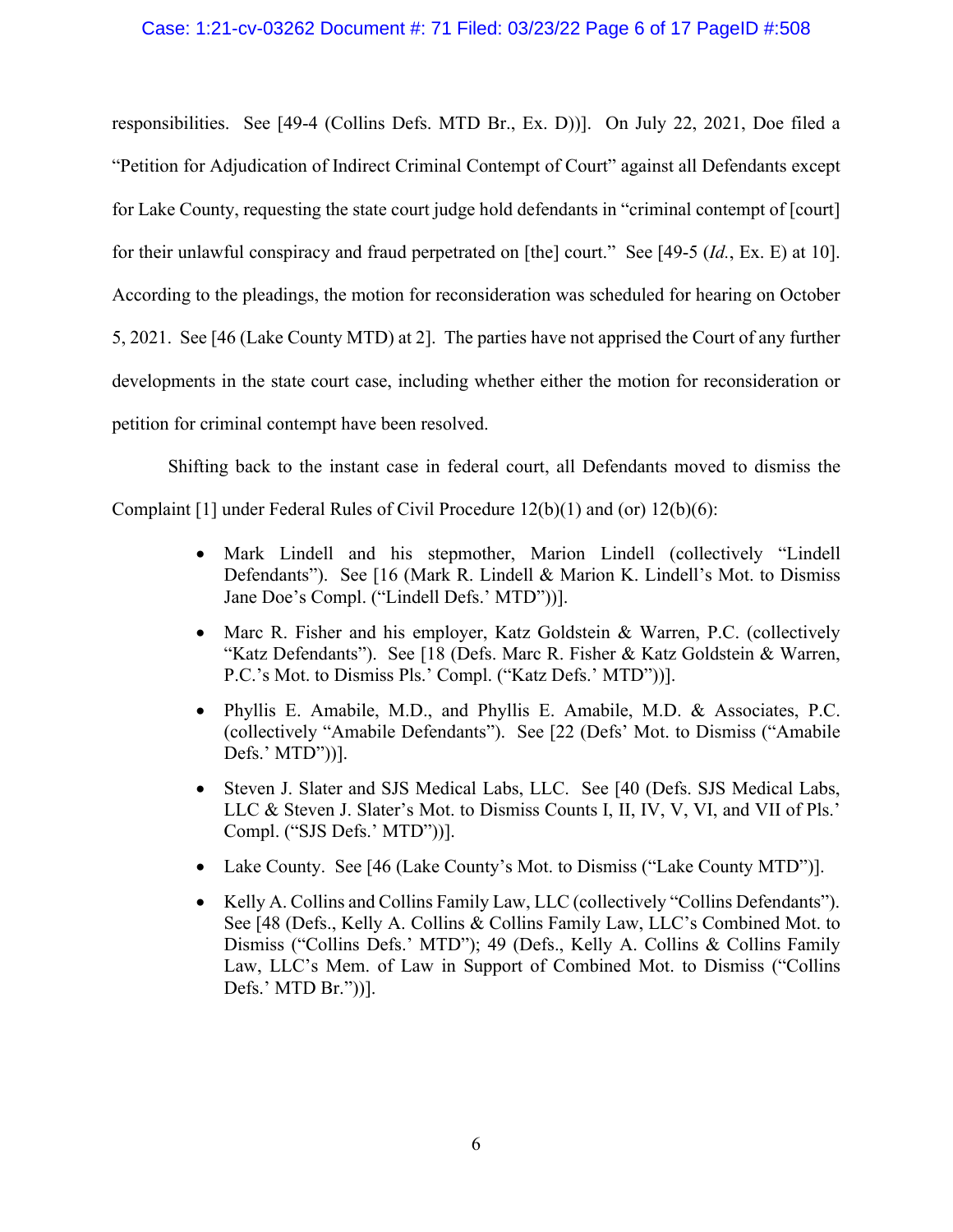• Defendants Steven D. Gerage and Gerage Family Law, P.C. (collectively "Gerage Defendants"). See [51 (Defs. Steven D. Gerage & Gerage Family Law, P.C.'s Rule 12(b)(1) and 12(b)(6) Mot. to Dismiss Pl.'s Compl. ("Gerage Defs.' MTD")].

Those motions are now before this Court.

# **II. Legal Standard**

When ruling on a motion to dismiss for lack of subject matter jurisdiction, a district court must accept as true all well-pleaded factual allegations and draw all reasonable inferences in favor of the plaintiff. *Long v. Shorebank Dev. Corp.*, 182 F.3d 548, 554 (7th Cir. 1999); *Killingsworth v. HSBC Bank Nev., N.A.*, 507 F.3d 614, 618 (7th Cir. 2007). The Court need not "accept as true any legal assertions or recital of the elements of a cause of action supported by mere conclusory statements." *Zahn v. N. Am. Power & Gas, LLC*, 815 F.3d 1082, 1087 (7th Cir.) (citation omitted).

In evaluating a Rule 12(b)(1) motion, "[t]he district court may properly look beyond the jurisdictional allegations of the complaint and view whatever evidence has been submitted on the issue to determine whether in fact subject matter jurisdiction exists." *Shorebank Dev. Corp.*, 182 F.3d at 554 (quoting *Capitol Leasing Co. v. FDIC*, 999 F.2d 188, 191 (7th Cir. 1993)). The Court "can also take judicial notice of matters of public record, including court filings and documents from the ongoing state court proceedings incorporated into the federal complaint." *J.B. v. Woodard*, 997 F.3d 714, 717 (7th Cir. 2021). On a Rule 12(b)(1) motion, as with a Rule 12(b)(6) motion, the court must also consider "documents attached to the complaint, documents that are critical to the complaint and referred to in it, and information that is subject to proper judicial notice," along with additional facts set forth in the non-movant's brief opposing dismissal, so long as those facts "are consistent with the pleadings." *W.C. Motor Co. v. Talley*, 63 F. Supp. 3d 843, 846 (N.D. Ill. 2014) (quoting *Geinosky v. City of Chicago*, 675 F.3d 743, 745 n. 1 (7th Cir. 2012)). To the extent an exhibit contradicts the complaint's allegations, the exhibit takes precedence. See *Forrest v. Universal Savings Bank, F.A.*, 507 F.3d 540, 542 (7th Cir. 2007).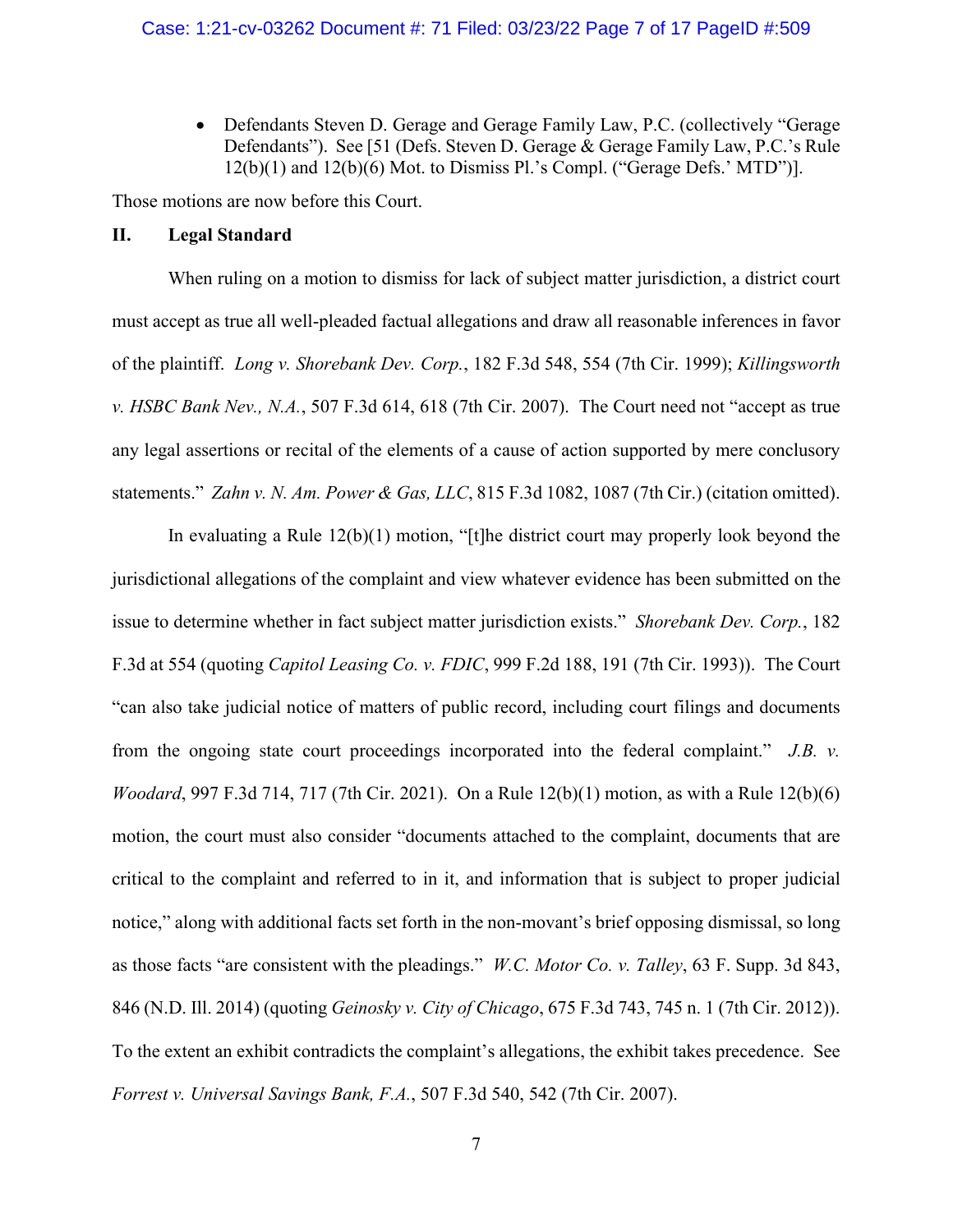## **III. Analysis**

As noted above, Defendants collectively advance a number of grounds upon which to dismiss the Complaint [1] in its entirety. As a threshold matter, many of the Defendants argue that this Court lacks subject matter jurisdiction over Plaintiffs' claims. Even if the case were properly in federal court, the Defendants alternatively contend that the Complaint fails to state a claim under Rule 12(b)(6).

As explained below, the Court agrees with Defendants that this Court may not interfere with ongoing state court proceedings under the principles of *Younger v. Harris*, 401 U.S. 37 (1971), and its progeny. The Court will first explain why abstention is appropriate under the principles of federalism and comity that underpin the Supreme Court's abstention jurisprudence before explaining why it will dismiss, not stay, this action.

# **A. Subject Matter Jurisdiction**

In their motions under Rule  $12(b)(1)$ , Defendants provide three alternative but closely related reasons why this Court does not have jurisdiction over Plaintiffs' claims.<sup>2</sup> Amabile, Katz, Lake County, Collins, and the Gerage Defendants first assert that this Court lacks subject matter jurisdiction to hear Plaintiffs' claims under the *Rooker-Feldman* doctrine. Second, they argue that this Court should abstain from hearing the case under the *Younger* doctrine. Third, they contend that abstention is also appropriate because the allegations fall within the domestic relations exception to federal subject matter jurisdiction.

 $2$  Some Defendants present the arguments, while others adopt the co-Defendants arguments. See [22 (Amabile Defs.' MTD) at 5–10]; [18 (Katz Defs.' MTD) at 13]; [46 (Lake County MTD) at 3]; [49 (Collins Defs.' MTD Br.) at 15–18]; [51 (Gerage Defs.' MTD) at 4–5].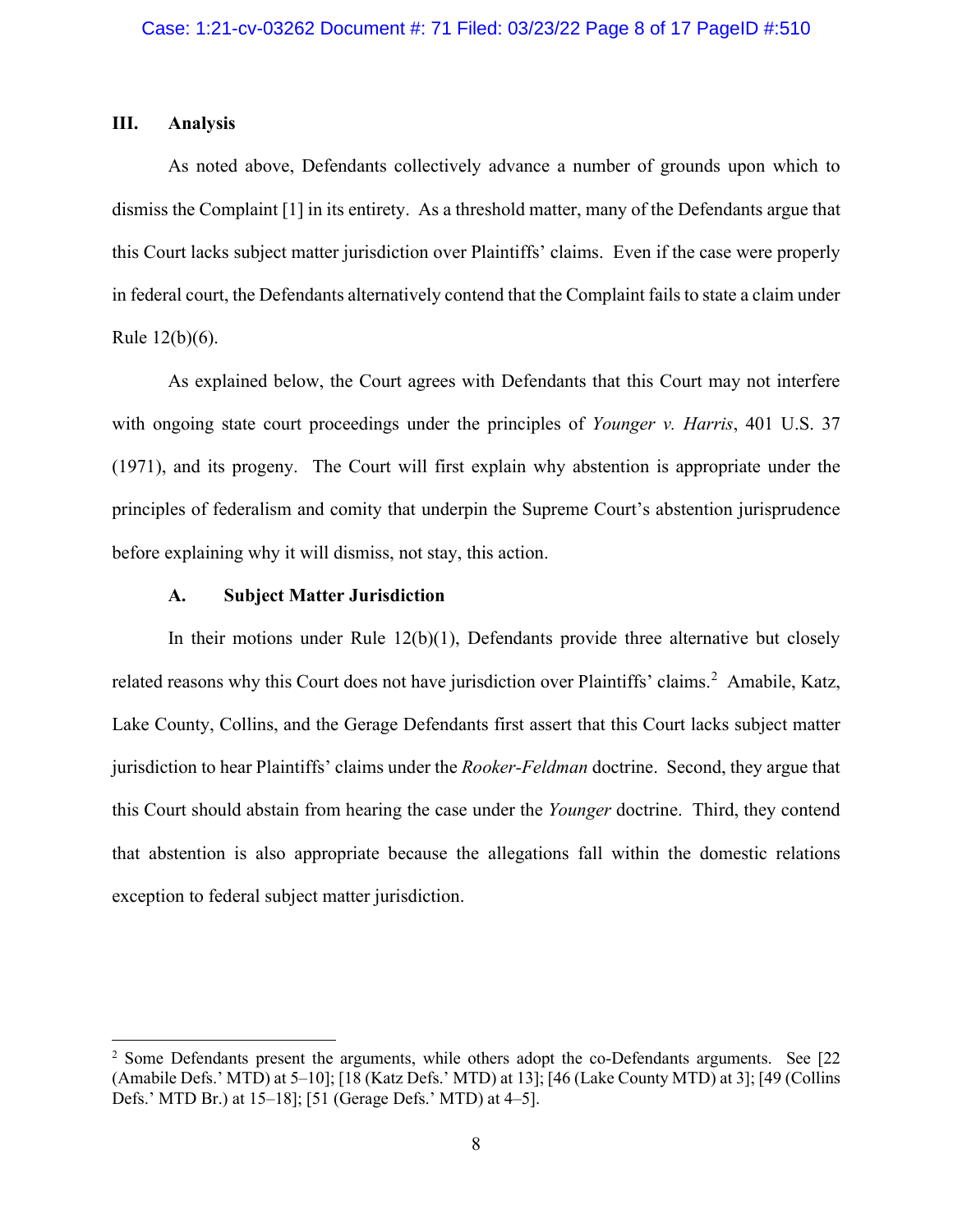#### **1.** *Rooker-Feldman*

First up is Defendants' contention that the *Rooker-Feldman* doctrine precludes this Court from hearing Plaintiffs' Complaint. Plaintiffs disagree, insisting that a narrow exception to the doctrine takes this Complaint outside *Rooker-Feldman*'s scope. Although the Court agrees with Plaintiffs that *Rooker-Feldman* does not apply, the Court does so for different reasons than those arguments submitted by either party.

The *Rooker-Feldman* "doctrine precludes federal courts, save the Supreme Court under 28 U.S.C. § 1257, from adjudicating 'cases brought by state-court losers complaining of injuries caused by state-court judgments rendered before the district court proceedings commenced.'" *J.B. v. Woodward*, 997 F.3d 714, 722 (7th Cir. 2021) (quoting *Exxon Mobil Corp. v. Saudi Basic Indus. Corp.*, 544 U.S. 280, 284 (2005)). Stated differently, the "doctrine divests district courts of jurisdiction only in cases where 'the losing party in state court filed suit in federal court *after* the state proceedings ended.'" *Parker v. Lyons*, 757 F.3d 701, 705 (7th Cir. 2014) (quoting *Exxon Mobil Corp.*, 544 U.S. at 291). In *Parker*, therefore, the Seventh Circuit joined its sister circuits to conclude that *Rooker-Feldman* does not apply to a case in which the plaintiff "sued in federal court while his appeal from the state circuit court's judgment was pending in Illinois Appellate Court." 757 F.3d at 723. As the court of appeals explained, "if the state-court appeal is pending at the time the federal action is filed, the necessary final resolution in the state system is not present." *Id.* See, *e.g.*, *J.B.*, 997 F.3d at 723 (concluding *Rooker-Feldman* was inapplicable "[b]ecause [plaintiff] filed his federal lawsuit while the domestic relations court's proceedings over parenting time remained ongoing, [plaintiff] is not a state-court loser").

In this case, the *Rooker-Feldman* doctrine does not apply because the state court proceedings are pending. To be sure, Judge Lombardo issued a ruling in the dissolution and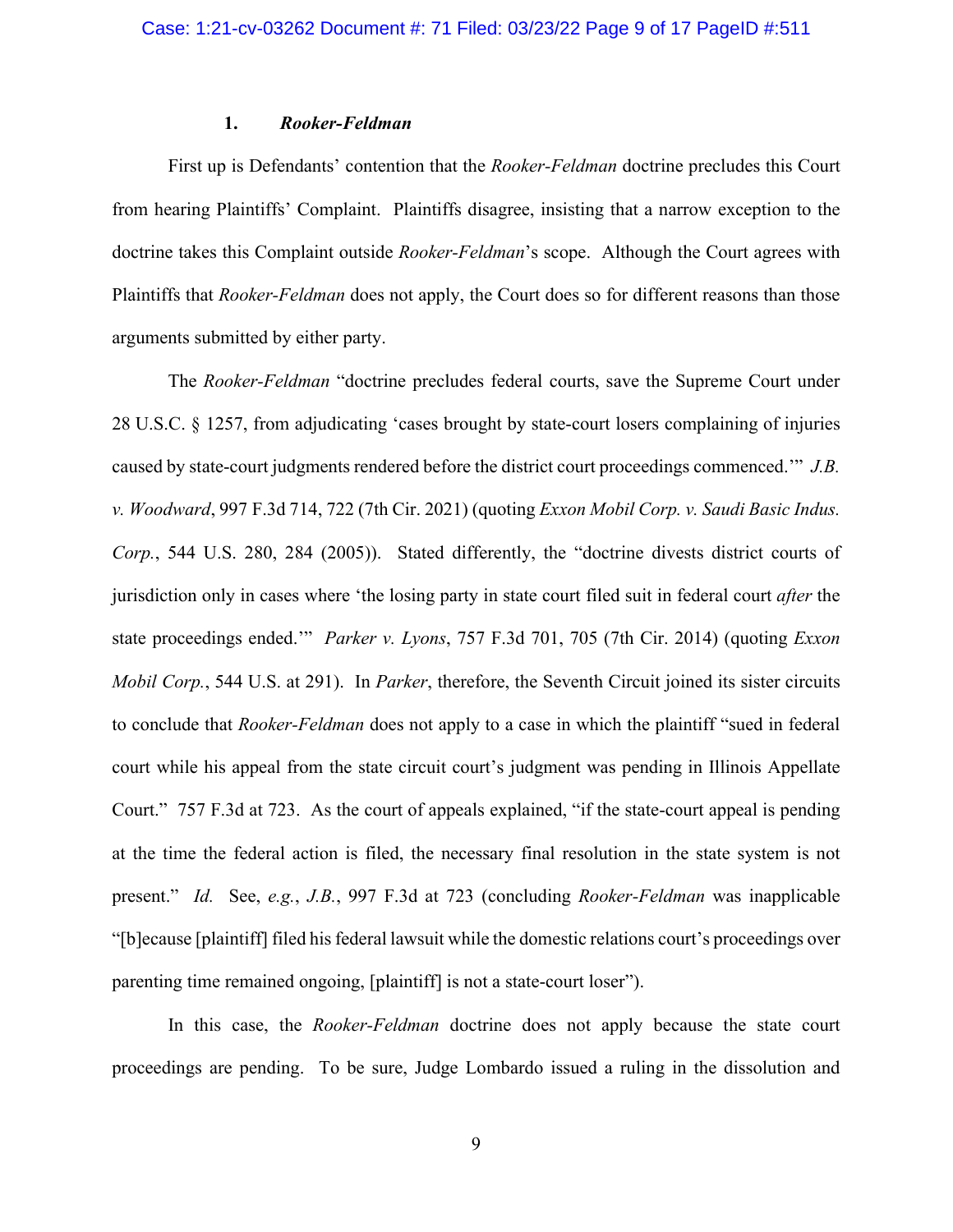#### Case: 1:21-cv-03262 Document #: 71 Filed: 03/23/22 Page 10 of 17 PageID #:512

custody proceedings on May 28, 2021. See [49-3 (Collins Defs. MTD, Ex. C ("Judgment of Dissolution of Marriage"))]. However, Doe moved under 735 ILCS 5/2-1203 for reconsideration of Judge Lombardo's decision on June 28, 2021. See [49 (Collins Defs. MTD) at 13]; [49-4 (Collins Defs.' MTD Br., Ex. D ("Mot. to Reconsider & Grant New Trial"))]. According to the parties, the motion for reconsideration was scheduled for oral argument on October 5, 2021. [46 (Lake County MTD) at 2]; See also [58 (Pls.' Resp. to Gerage Defs.) at 5)] (acknowledging that "[i]n the case at bar, Jane Doe's Motion to Reconsider is pending"). As far as this Court can gather, the motion for reconsideration has not been resolved. Under Illinois law, the motion for reconsideration tolls the thirty days authorized for appeal, and thus the state court case has not reached final judgment at this time. See Ill R. S. Ct. 303(2) (allowing thirty days from the entry of order disposing of the last pending post-judgment motion for appeal). As in *J.B.*, Doe "is not a state court loser," 997 F.3d at 723—at least not yet—and *Rooker-Feldman* therefore does not apply here absent "the necessary final resolution in the state system," see *Parker*, 757 F.3d at 705.

#### **2. Abstention**

Nevertheless, for the very reason that *Rooker-Feldman* does not apply, abstention under *Younger v. Harris*, 401 U.S. 37 (1971), and other related abstention doctrines is appropriate.

### *a. Younger* Abstention

"Because federal courts have a 'virtually unflagging obligation \* \* \* to exercise the jurisdiction given them \* \* \* abstention rarely should be invoked." *Barichello v. McDonald*, 98 F.3d 948, 954 (7th Cir. 1996) (quoting *Ankenbrandt v. Richards*, 504 U.S. 689 (1992)). However, one such instance is the *Younger* doctrine, which "directs federal courts to abstain from exercising jurisdiction over federal claims that seek to interfere with pending state court proceedings." *J.B.*, 997 F.3d at 722 (citing *Younger*, 401 U.S. at 43–44). "That policy was first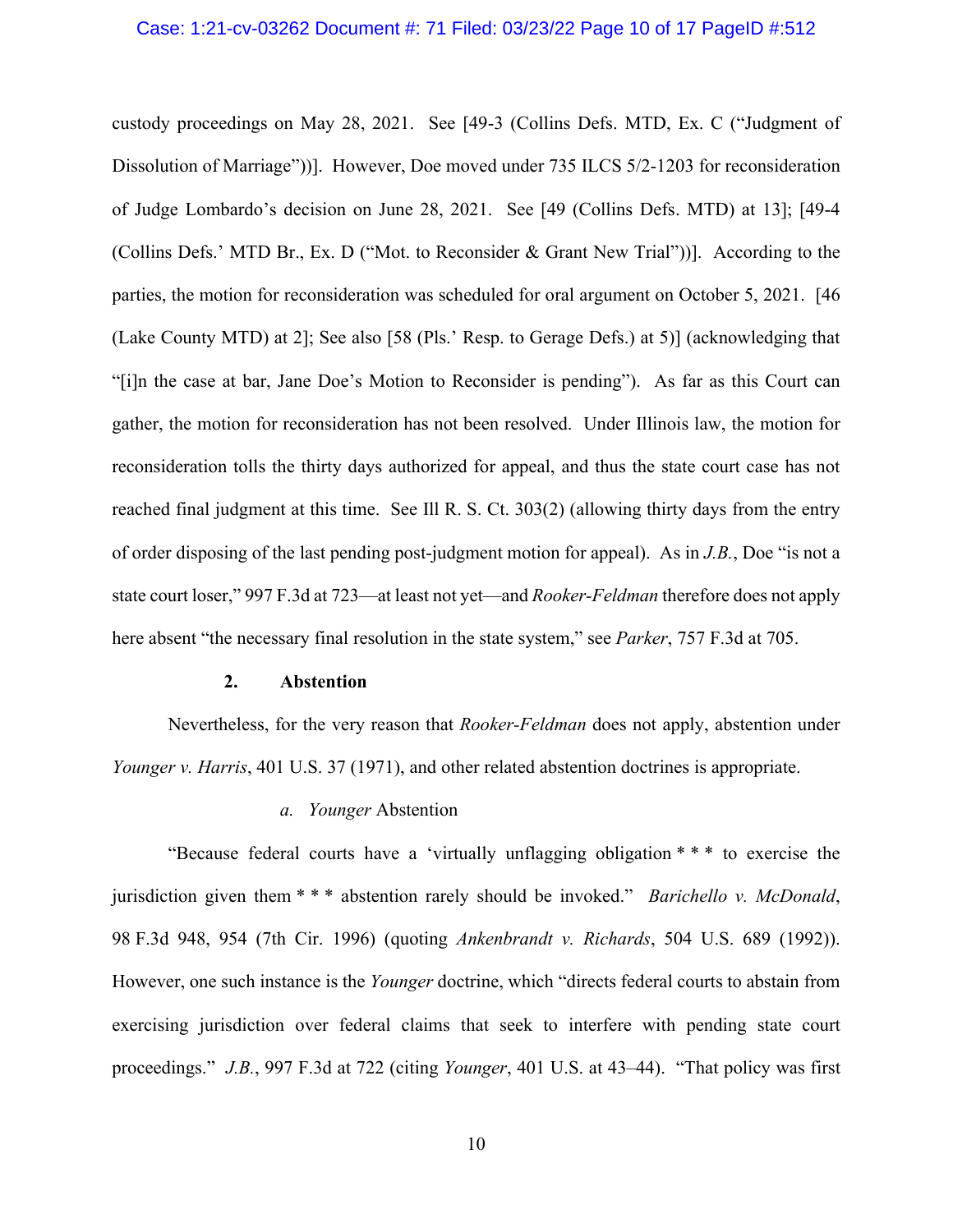### Case: 1:21-cv-03262 Document #: 71 Filed: 03/23/22 Page 11 of 17 PageID #:513

articulated with reference to state criminal proceedings, but as [the Supreme Court] recognized in *Huffman v. Pursue, Ltd.*, 420 U.S. 592 (1975), the basic concern—that threat to our federal system posed by displacement of state courts by those of the National Government—is also fully applicable to civil proceedings in which important state interests are involved." *Moore v. Sims*, 442 U.S. 415, 423 (1979).

The Supreme Court has therefore applied the rule to civil proceedings akin to criminal ones, while being careful not to make "general pronouncements upon the applicability of *Younger* to all civil litigation." See *Juidice v. Vail*, 430 U.S. 327, 334 (1977). As the Court reaffirmed in *Sprint Communications, Inc. v. Jacobs*, 571 U.S. 69, 78 (2013), "only exceptional circumstances,' \* \* \* justify a federal court's refusal to decide a case in deference." Those three circumstances are:

First, *Younger* precluded federal intrusion into ongoing state criminal prosecutions. Second, certain "civil enforcement proceedings" warranted abstention. Finally, federal courts refrained from interfering with pending "civil proceedings involving certain orders \* \* \* uniquely in furtherance of the state courts' ability to perform their judicial functions."

*Id.* (internal citations omitted) (quoting *New Orleans Publ. Serv., Inc., v. Council of City of New Orleans*, 491 U.S. 350, 368 (1989)). "Outside these three 'exceptional' situations, *Younger*  abstention is not appropriate even when there is a risk of litigating the same dispute in parallel and redundant state and federal proceedings." *Mulholland v. Marion Cnty. Election Bd.*, 746 F.3d 811, 816 (7th Cir. 2014) (the "problems posed by parallel state and federal proceedings," are governed by the principles of *Colorado River Water Conservation District v. United States*, 424 U.S. 800 (1976), doctrine, which "ordinarily calls for a stay rather than dismissal when it applies.").

Relevant here, the Supreme Court has extended *Younger* to judicial contempt proceedings. In *Juidice v. Vail*, 430 U.S. 327, 334 (1977), a judgment debtor held in contempt of state court sought to enjoin the statute authorizing the contempt proceeding in federal court. See *id.* at 329.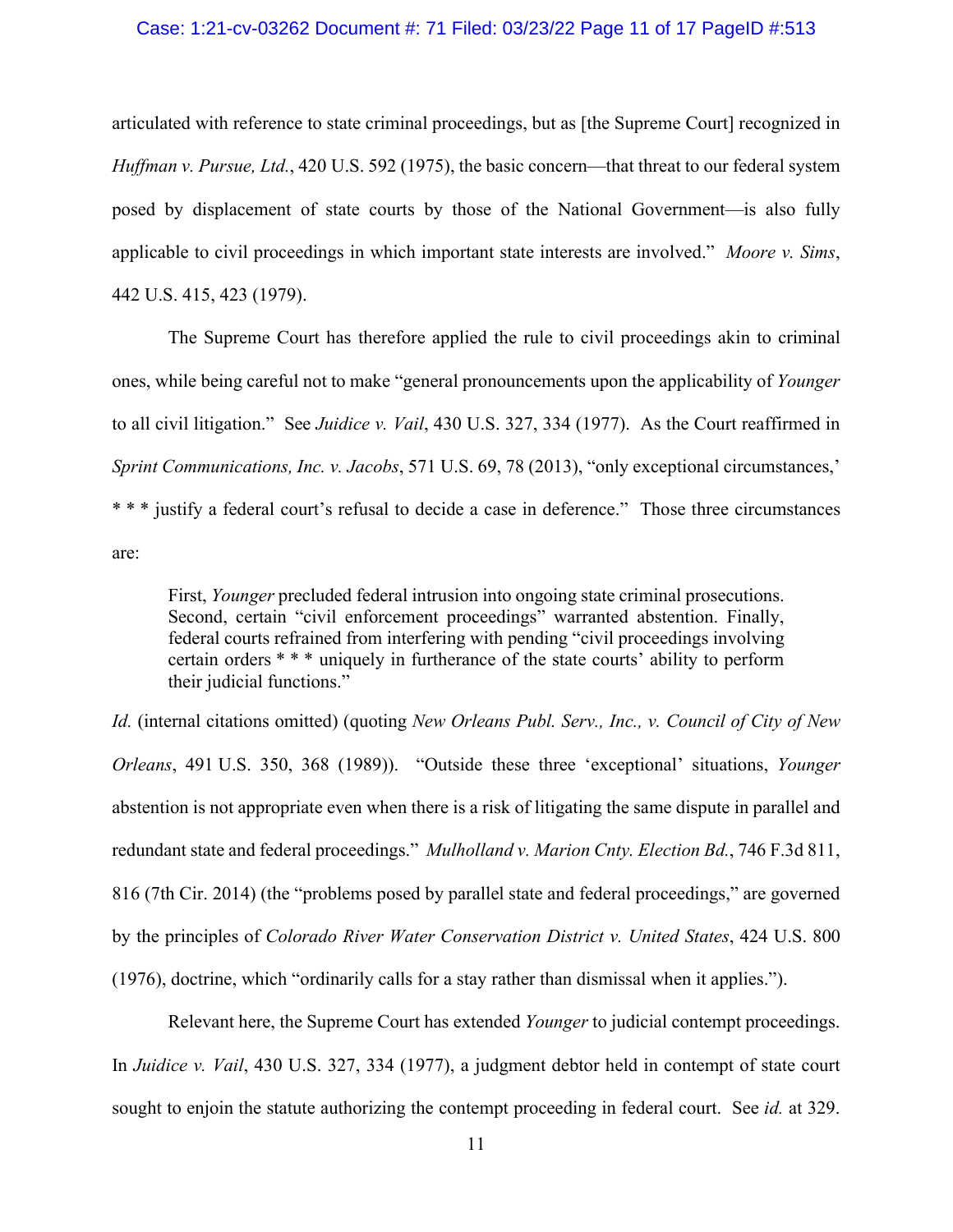### Case: 1:21-cv-03262 Document #: 71 Filed: 03/23/22 Page 12 of 17 PageID #:514

The Supreme Court required the federal district court to abstain, applying the *Younger* doctrine because "[a] State's interest in the contempt process, through which it vindicates the regular operation of its judicial system, so long as that system itself affords the opportunity to pursue federal claims within it" which "is surely an important interest." *Id.*; see *Moore*, 442 U.S. at 423 (reaffirming that "[t]he existence of \* \* \* such other vital concerns as enforcement of contempt proceedings \* \* \* determine[] the applicability of *Younger-Huffman* principles" for certain civil cases). See, *e.g.*, *Barichello*, 98 F.3d at 954–55.

In ascertaining whether abstention is appropriate, the Court considers three "paramount concerns:" "(1) the judicial  $***$  state proceedings must be on-going; (2) the proceedings must implicate important state interests; and (3) there must be an adequate opportunity in the state court proceeding to raise constitutional challenges." See *Barichello*, 98 F.3d at 955. "These factors remain relevant, but the critical consideration in evaluating a state civil proceeding is how closely it resembles a criminal prosecution." *Mulholland*, 746 F.3d at 816.

In this case, *Younger* applies because, within weeks of the initiation of this federal lawsuit, Doe filed a petition for indirect criminal contempt in state court, the "Petition for Adjudication of Indirect Criminal Contempt of Court," against all individual Defendants to the federal case except Marion K. Lindell. See [49-5 (Collins Defs.' MTD Br., Ex. E)]. The petition requests that Judge Lombardo hold defendants in "criminal contempt \* \* \* for their unlawful conspiracy and fraud perpetrated on [the] court." See [*id.* at 1]. In sum, there is an ongoing, judicial contempt proceeding. See *Juidice*, 430 U.S. at 344.

The paramount concerns are likewise satisfied. The first concern is fulfilled, as the parties "are the subjects of ongoing state proceedings." See *Barichello*, 98 F.3d at 956. Plaintiffs concede that this petition is pending. And in the time since the parties' briefing on the motions to dismiss,

12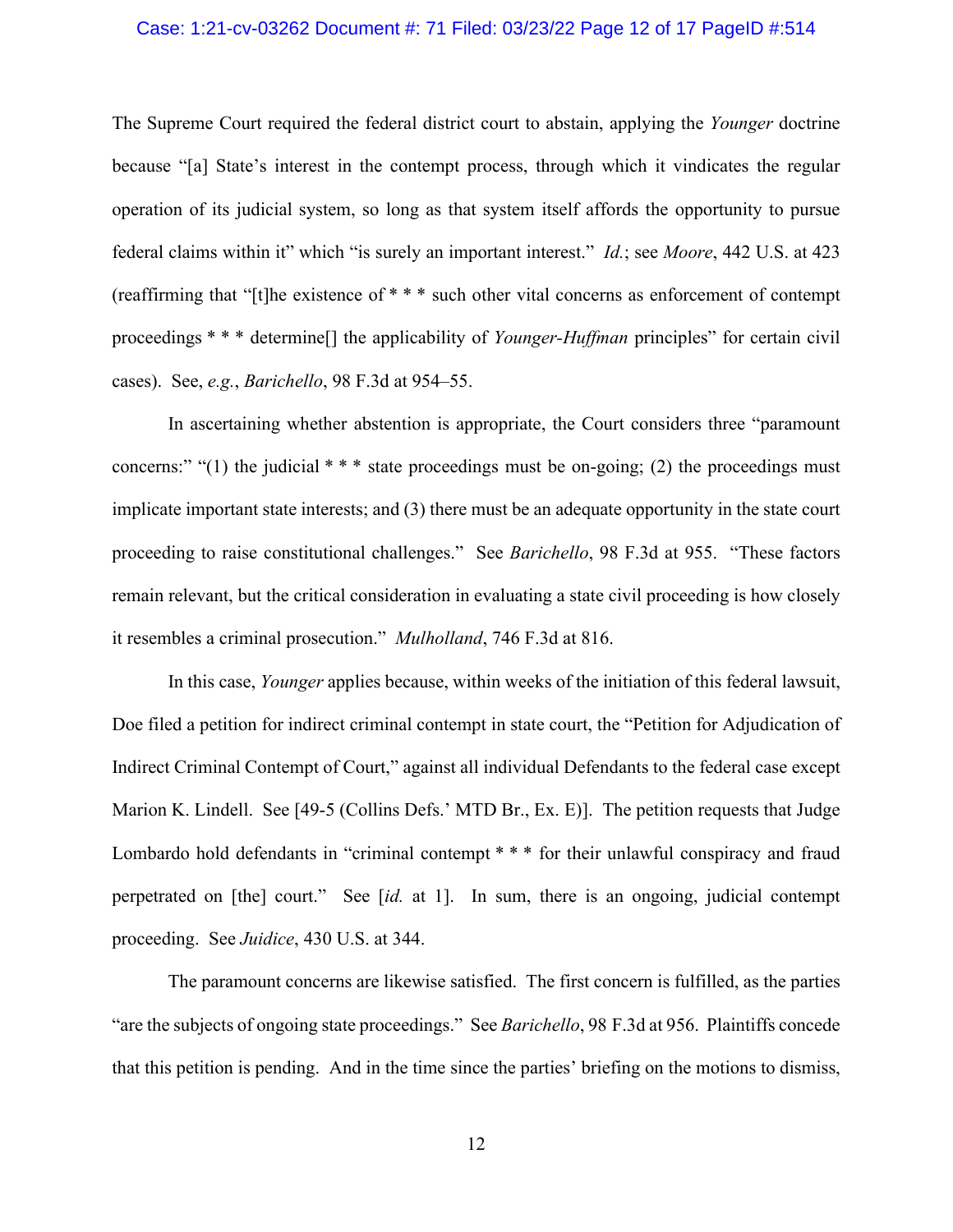### Case: 1:21-cv-03262 Document #: 71 Filed: 03/23/22 Page 13 of 17 PageID #:515

no party has notified this Court that the petition has been resolved, nor would that matter. See *Majors v. Engelbrecht*, 149 F.3d 709, 713 (7th Cir. 1998) (affirming judicial proceeding "ongoing" if federal complaint filed after initial decision but before seeking appellate review, because "unless a federal plaintiff beats the state to court—and gets past the preliminary stages \* \* \*—the time when the federal suit is filed is largely irrelevant").

As for the second concern, a federal court ruling here risks wading into a "contempt process" in the state court, which Doe herself filed. Involvement by a federal court would jeopardize the state's ability to "indicate[] the regular operation of its judicial system" and could "readily be interpreted 'as reflecting negatively upon the state courts' ability to enforce constitutional principles." See *Juidice*, 430 U.S. at 336 (internal citation omitted) (first quoting *Younger*, 401 U.S. at 44; and then quoting *Huffman*, 420 U.S. at 604).

Finally, the third concern, an adequate opportunity to raise the constitutional arguments, is likewise satisfied. Plaintiffs' argument that they have no right to raise constitutional claims is belied by Doe's actions following the initiation of this federal complaint. Doe can presumably gather and present facts in a hearing on her motion concerning the conspiracy. She can seek state appellate review for the contempt proceedings as well. Therefore, this case satisfies *Younger*'s third and final requirement because "[s]ubsequent judicial review is a sufficient opportunity." See *Majors*, 149 F.3d at 713–14 (7th Cir. 1998) (affirming *Younger* abstention because state "law provid[ed] for review of constitutional claims by way of a petition to the state court, an opportunity [the plaintiff] ha[d] taken advantage of.").

# *b. Additional Principles of Abstention*

Even setting aside the criminal petition, abstention would be the appropriate course in any event. Both the Supreme Court and the Seventh Circuit have recognized the role of abstention in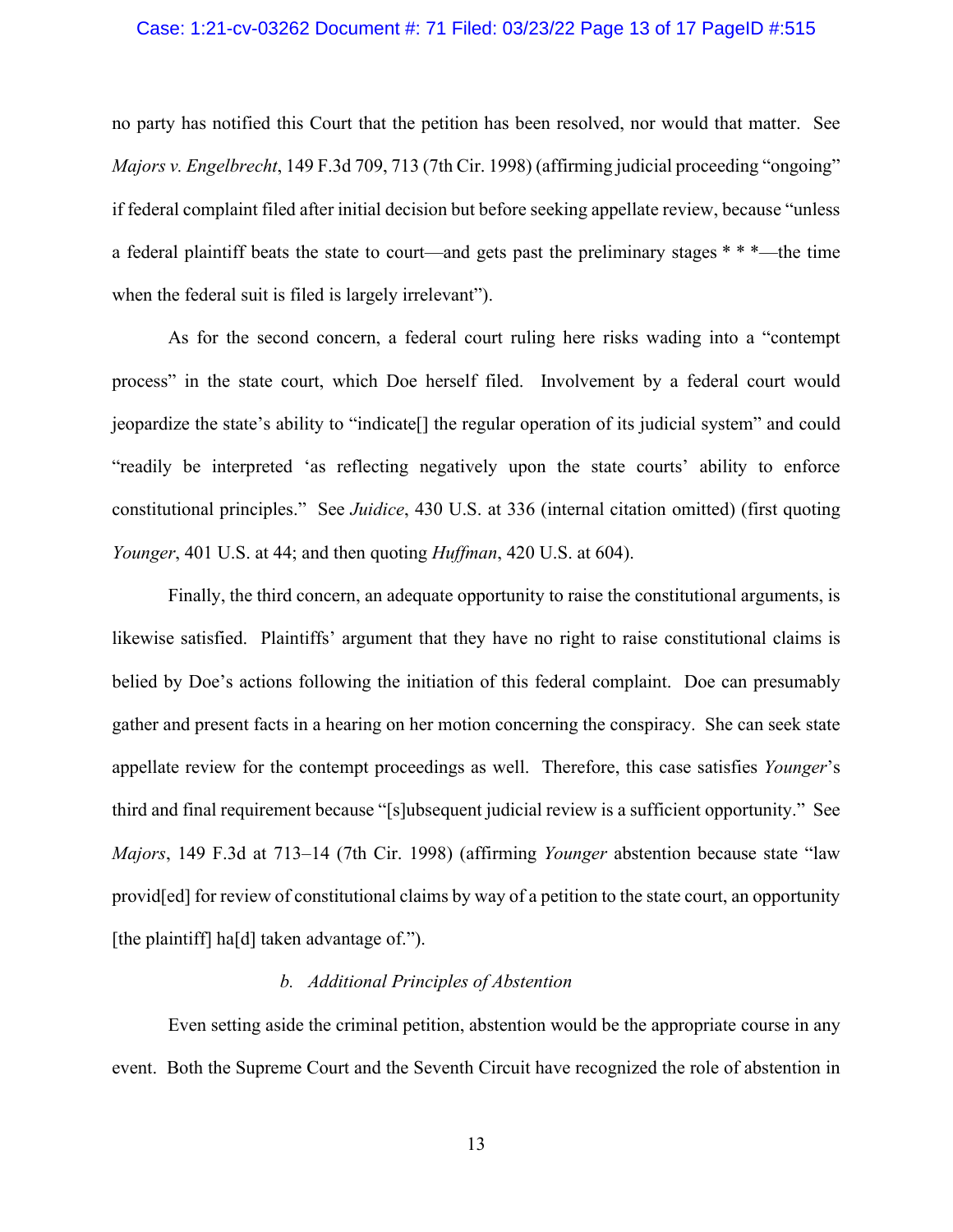### Case: 1:21-cv-03262 Document #: 71 Filed: 03/23/22 Page 14 of 17 PageID #:516

state custody and welfare proceedings. Although the precise contours of that doctrine are not clear, the Supreme Court has expanded *Younger* to reach state-initiated enforcement proceedings. See *Moore*, 442 U.S. at 423; *Milchtein v. Chisholm*, 880 F.3d 895, 898 (7th Cir. 2018) ("[I]f a stateinitiated proceeding concerning one of the [plaintiff's] remaining children comes before [a state's] child-welfare agency and judiciary, a federal court should abstain and let the [plaintiffs] present their constitutional arguments to the state officials").

The Supreme Court has not gone so far as to extend *Younger* to domestic relations between private parties. Nevertheless, the Seventh Circuit has recognized that in some domestic relations proceedings between private parties, even where other abstention doctrines do not map neatly on to the case, "[t]o insist on literal perfection \* \* \* risks a serious federalism infringement." See *J.B.*, 997 F.3d at 723. In *J.B.*, the Seventh Circuit considered whether abstention was proper over a due process claim that implicated an ongoing child custody battle in state court. *Id.* The plaintiff did not "at least on its face, request the direct entry of a child custody order" but rather "a judgment against defendants whose actions allegedly paved the way for the state court's orders." *Id.* Still, abstention was appropriate because "interference with and disruption of local family law proceedings—a robust area of law traditionally reserved for state and local government—to such a degree \* \* \* all but compel[led] the federal judiciary to stand down." *Id.* The linchpin of the appellate court's holding was not "*Younger* abstention alone, but rather \* \* \* the foundational principles of our federal system." See *id.* at 725. Particularly important was that the plaintiff sought out "an offensive tool to take to state court to challenge that judge's orders." *Id.* Furthermore, dismissal, not a stay, was appropriate because the oversight of the state court would continue until the plaintiff's children reached 18, and the court was "unwilling to require th[e] case to sit on the district court's docket for more than a decade." *Id.* at 726.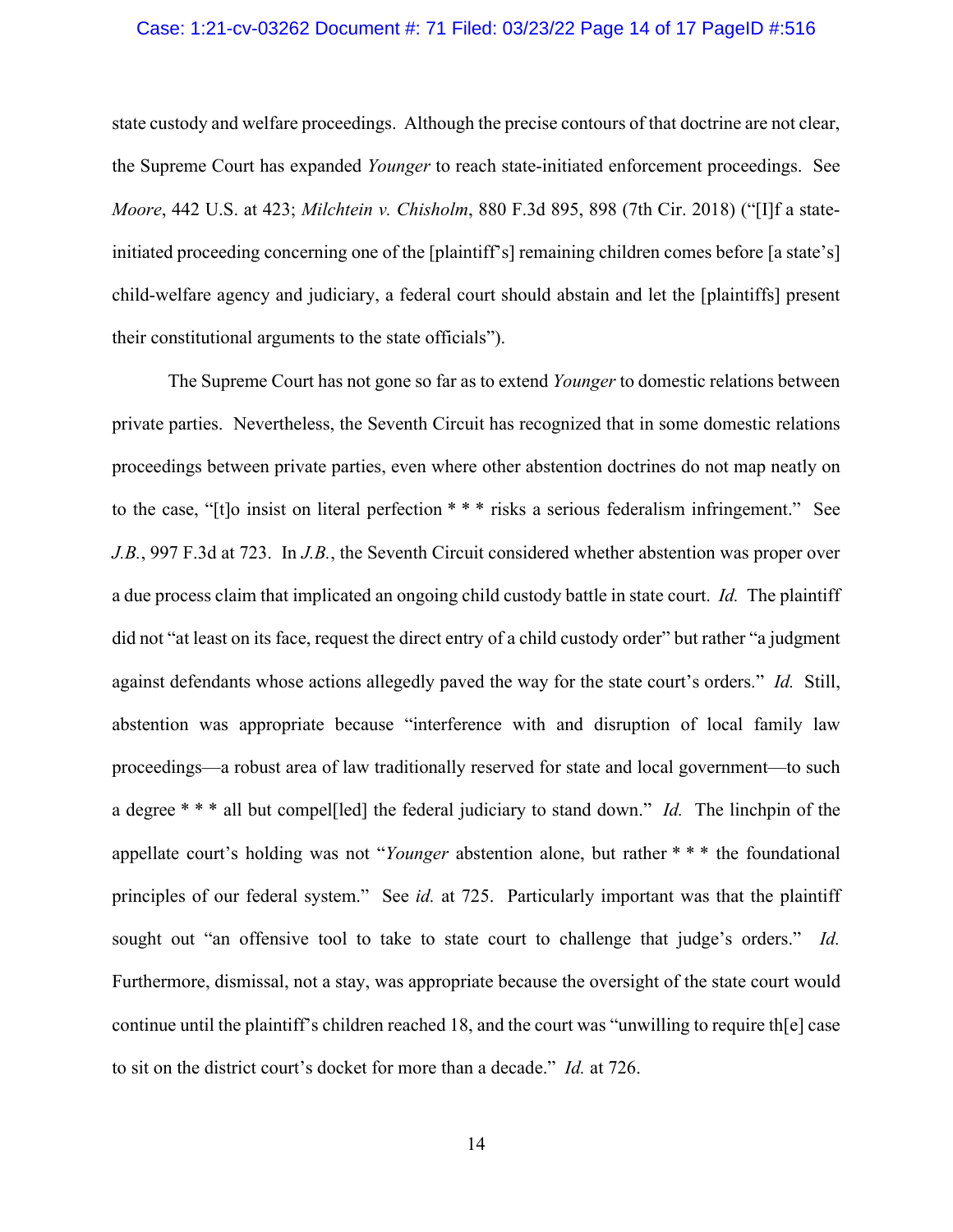#### Case: 1:21-cv-03262 Document #: 71 Filed: 03/23/22 Page 15 of 17 PageID #:517

That exact scenario is present here. Thus, even if *Younger* might not be a perfect fit, under *J.B.* abstention remains the appropriate course. Given the overlapping abstention doctrines, including the preference for federal courts to stand down in interfering with family law proceedings, this Court should not proceed, for "the adjudication of [Plaintiffs' claims] threaten[s] interference with and disruption of local family law." See *J.B.*, 997 F.3d at 723. In fact, Plaintiffs have forum shopped Doe's conspiracy allegations from state to federal court and back, lodging the same (or similar) allegations of wrongdoing in an effort to upend Judge Lombardo's rulings. In the federal complaint, just as in the petition for reconsideration<sup>3</sup> and criminal contempt petition,<sup>4</sup> Doe alleges a vast conspiracy between Lindell, his step-mother, the court-appointed employees, the medical testing lab, and Lindell's attorneys to defraud or corrupt the state judicial proceedings. In each of the three filings, she seeks the same goal: to unravel the state judge's custodial and visitation rulings. Plaintiffs plainly seek a ruling from this Court on the federal complaint as "an offensive tool to take to state court to challenge that judge's orders." See *J.B.*, 997 F.3d at 723. But with Plaintiffs' pending motion for reconsideration and criminal contempt petition, the proper course is for the "federal court[] \* \* \* to stay on the sidelines." *Id.*

#### *c. Extraordinary Circumstances*

Plaintiffs offer several unpersuasive arguments against abstention. Granted, "the abstention doctrine does not prevent federal courts from enjoining enforcement actions that involve 'bad faith, harassment, or a patently invalid state statute.'" *Mulholland*, 746 F.3d at 818

<sup>3</sup> See, *e.g.*, [49-4 (Collins Defs. MTD Br., Ex. D (Mot. to Reconsider & Grant New Trial)) at 1, ¶¶ 5–6, 15– 17, 23] (alleging Lindell "was able to successfully fulfill his goal and to unlawfully remove [Jane Doe] from the lives of the parties' three minor children through a carefully planned conspiracy with Steven D. Gerage, Marc R. Fisher (the GAL), Phyllis E. Amabile, M.D., Steven J. Slater and Marion K. Lindell"; the judge "was not a fair nor an unbiased trier of fact"; that the "checks that [Lindell] received from Marion  $**$  \* were used to pay off Defendant[s]  $***$  to fulfill an unlawful conspiracy where  $***$  Slater, would falsify [Jane Doe's] up and coming hair test").

<sup>4</sup> See, *e.g.*, [49-5 (Petition for Adjudication of Indirect Criminal Contempt of Court) at ¶¶ 3–6, 9].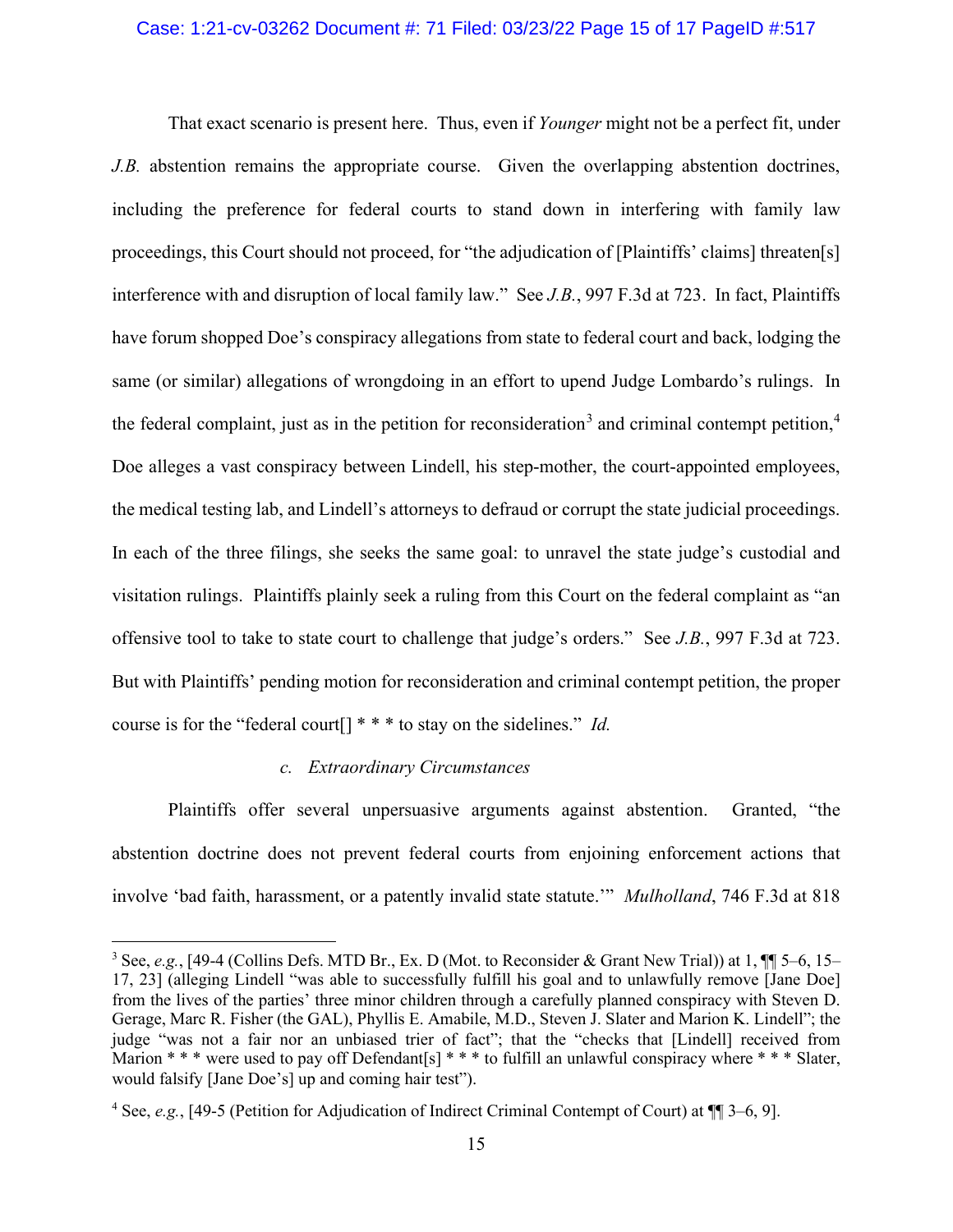# Case: 1:21-cv-03262 Document #: 71 Filed: 03/23/22 Page 16 of 17 PageID #:518

(quoting *Sprint*, 571 U.S. at 591). But Plaintiffs' claims are far too speculative to suggest the state court proceedings unfolded in "bad faith." The best they can muster in support of their "belief" that the state court judge is biased is the following:

the associate judge was not fair nor an unbiased trier of fact as it is belief [*sic*] that the judge and on information and belief it is believed that all of the individual Defendants had ex parte communications with the associate judge and reached ex parte agreements to act together in a conspiracy.

See [1 (Compl.) at ¶ 24]. They add, in a brief in opposition to Amabile Defendants' motion to dismiss, that "the trial judge continues to refuse[] to recuse himself and has refused to allow a substitution of judge," which "alone prove[] that Plaintiffs shall never, ever have a fair fact finder in the State case and there is no adequate opportunity to raise the constitutional claims here where the trial judge cannot say unequivocally that he will be a fair and impartial trier of the facts." [60 (Pls.' Resp. to Amabile Defs.) at 6]. But the allegations that the parties were engaging in ex parte communications or that the judge is biased are unadorned speculation. Plaintiffs have not provided this Court with even a shred of fact to support these extraordinary claims that the state court judge engaged in impropriety. The allegations do not even approach *Younger*'s narrow exception. See *Crenshaw v. Supreme Ct. of Ind.*, 170 F.3d 725, 729 (7th Cir. 1999) (affirming denial of *Younger* abstention in part because plaintiff failed to allege "specific facts to support her inferences of bad faith, bias, and retaliation" beyond "mere allegations and conclusion" to claim state court judges were biased against her).

In sum, the Court concludes that it should abstain from hearing Plaintiffs' case and agrees that, consistent with circuit precedent, dismissal—not a stay—is appropriate. First, Plaintiffs' case implicates a child custody battle. Judge Lombardo retains oversight over his custody and visitation rulings, and he may revisit the rulings until Jane Doe's three children, who are parties to this federal